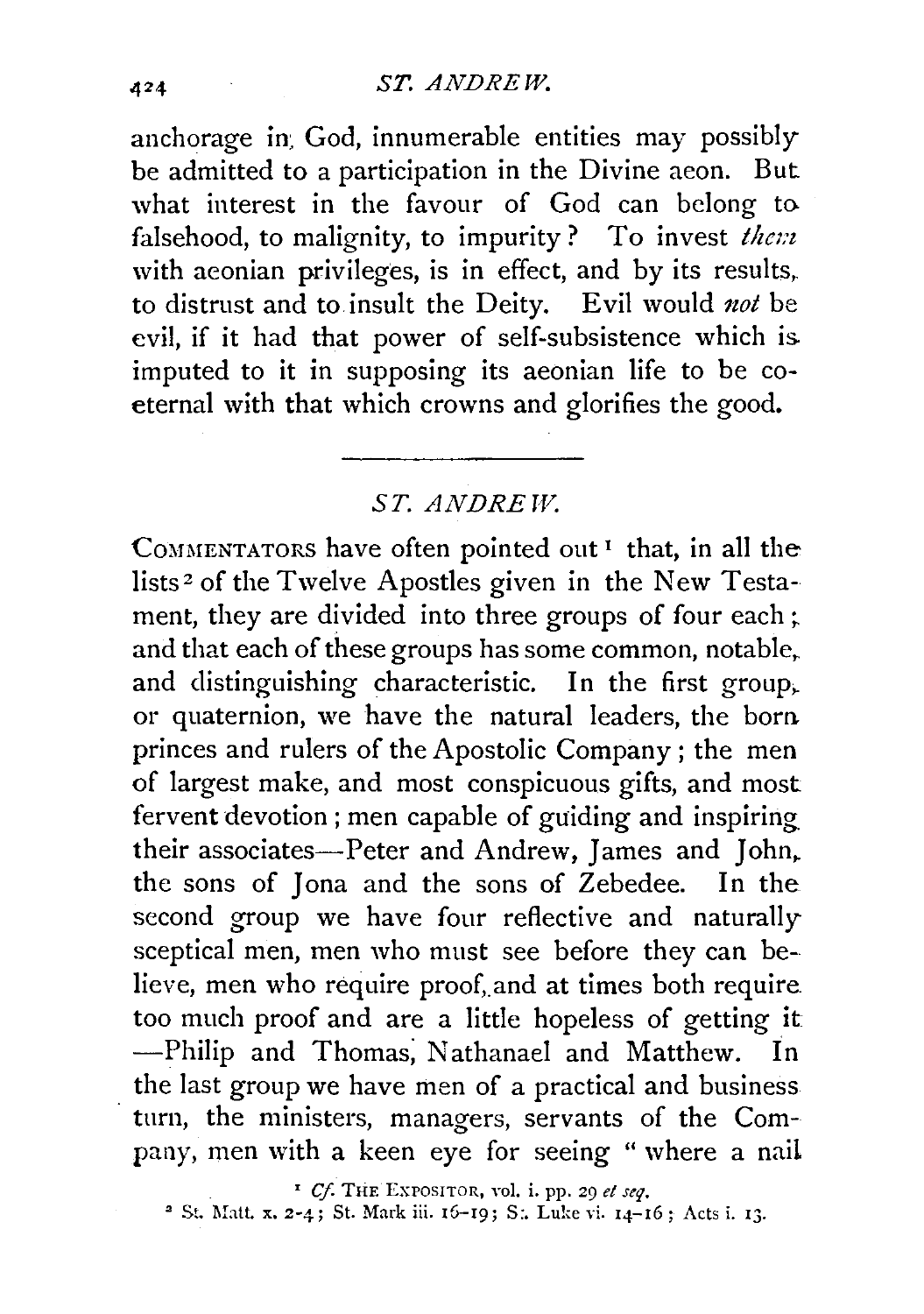will go," and a faculty for driving it home-James the bishop, Jude the Hearty, Simon the Zealot, and Is--cariot the market-man and treasurer.

Such a division of "the glorious company" into likeminded groups was natural and inevitable. Take any twelve men you please, set them to some great enterprize which will task and occupy their best energies, and it will not be long before they begin to associate and group themselves according to their several affinities, this man drawing to that by a law of natural selection, each finding his eo-mate or co-effi- ·cient for himself; nor will it be long before the more bold and adventurous spirits among them, the men of -clearest insight and heaviest weight, the most original .and enthusiastic, come to the front and take the lead. It is not improbable even that, in any such company, the very three characteristic groups of the Apostolic Company will reappear. Besides the men who originate and lead the movement, who attract and inspire and command, there will be the men who think and write, who, having themselves been convinced by argument and proof, find arguments for the cause; the .men who bring it to the test of reason and experience and common sense, who record the progress of the movement and vindicate it against all gainsayers. And to these there will almost inevitably be added the practical men of a business turn who work out the plans -of the leaders to their minutest details, who collect and administer the funds of the movement, who are quick 1:o see opportunities and to seize on them, who know how to take advantage of every turn of events, every -change in public opinion, and to save their more thoughtful and reflective companions from being either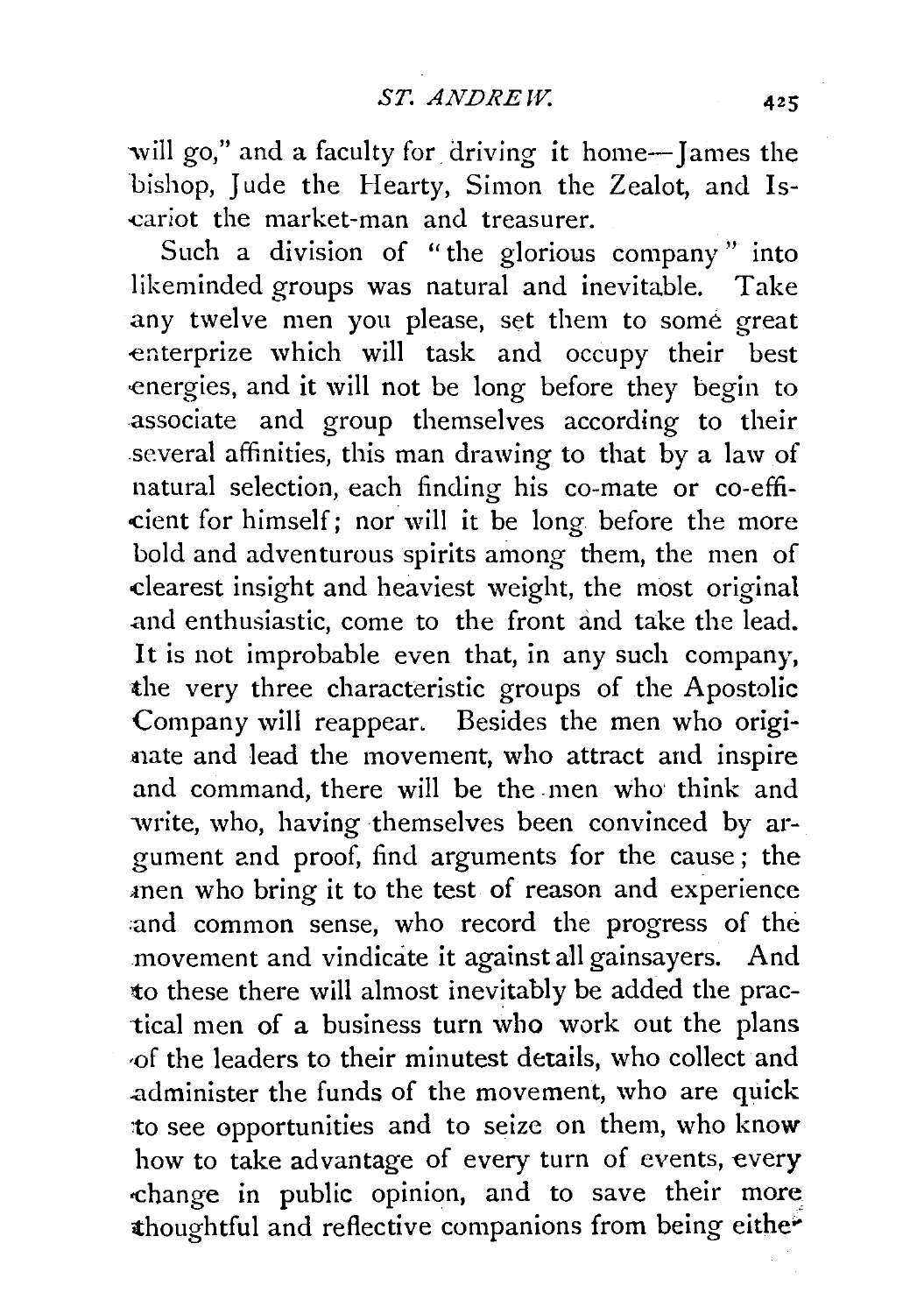too timid or too rash. Such a grouping of the associates in any public enterprize is natural, common, reasonable ; and therefore we need not be surprized to find these three groups in the Company of the Apostles, but should rather look for them and expect them.

Andrew was of the first group. In all the lists he is named with Peter and James and John. And, as I have said, this first group was composed of men whose capacity and force of character qualified them to lead the rest; men of larger natural make, more bold, adventurous, original, of a more heroic stamp, a more fervent and intense faith, a more passionate devotion ; men who went by intuition rather than by reflection, men of a sublime enthusiasm rather than practical men of affairs. But when we have placed a man in his proper group, and have noted the characteristics of that· group; we have by no means done with him, by no means explained and accounted for him. There is still much in him which we need to study, and which will probably yield us valuable instruction. In addition to the qualities he has in common with others, there are qualities peculiar to himself; and it is these which are the true *differentia*, the individualizing and specially instructive characteristics of the man. When. we have got him into his true class, therefore, our next question is-What place does he hold in that class? and for what reason does he hold it ?

We know too little of most of the Apostles to carry. our analysis of them very far, to determine with much, exactness what they were like individually. Probably we know at least half a dozen of them better than we know Andrew, or have at least formed more definite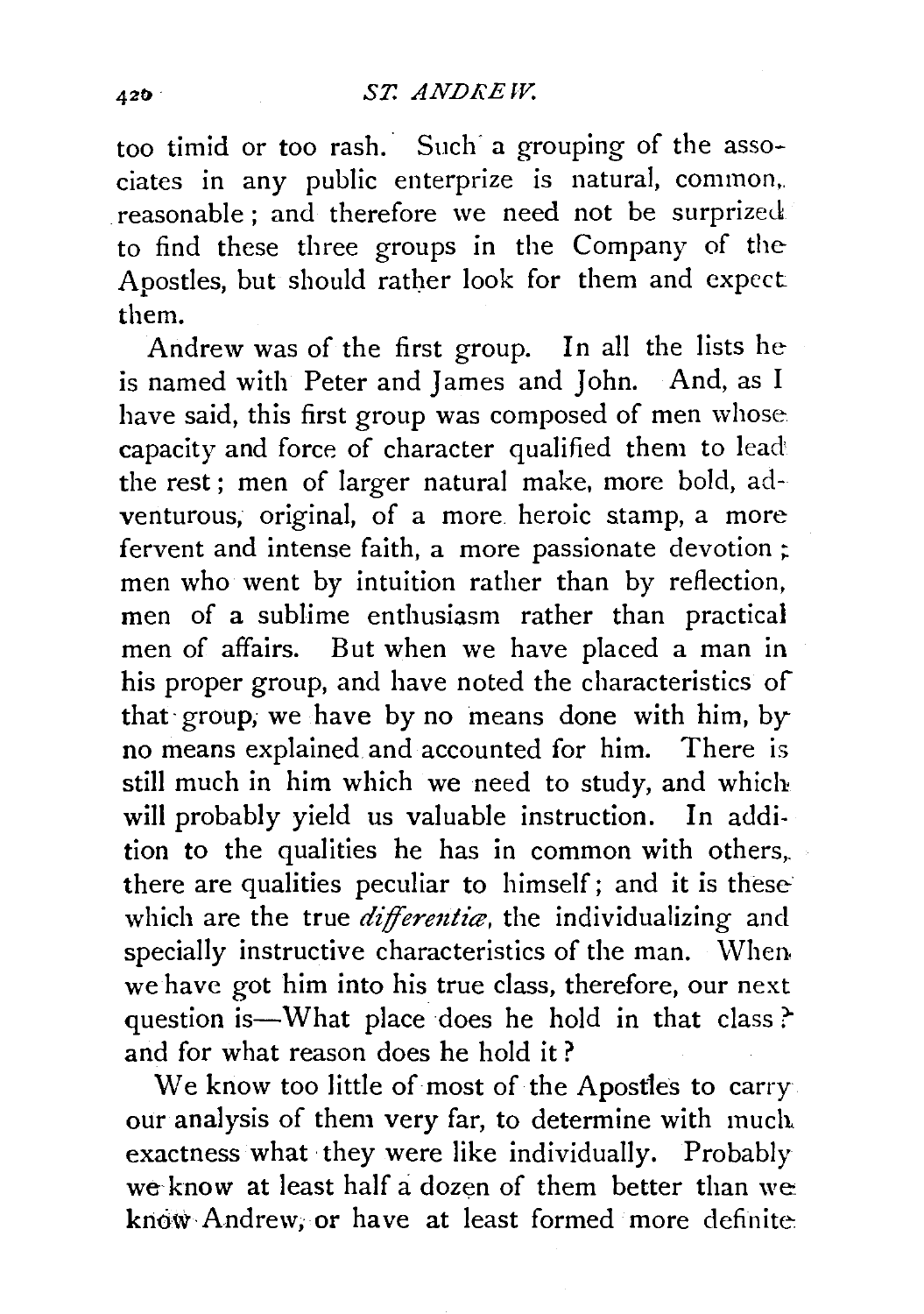conceptions of them-Peter, John, and James, for example, and Philip, Thomas, Matthew, and Iscariot. But there is one fact in the history of St. Andrew which is very striking when once we take note of it: very pathetic, I think, when we reflect on it. lie is always reckoned in the first group of the Apostles, and that *after* the death of Christ<sup>1</sup> as well as before, and yet he does not always, nor commonly, stand in the front rank. Of the first four only *three* were admitted to the innermost circle of our Lord's confidence and affection. \Vhen He raised the Ruler's little daughter from the dead; when He talked with Moses and Elias on the Mount, and his essential glory shone through the accidents of his human form; when He endured the bitter agony of Gethsemane which strengthened Him for the passion of the Cross, only Peter and James and John were with him, not Andrew. And on these notable and eventful occasions, the innermost Three arc spoken of in a tone which leaves the impression on our mind, and has left it on the mind of Christendom, that our Lord habitually chose them to be with Him in the highest moment of his power and glory or in the most sacred moments of his anguish. Where was Andrew then? and why was *he* left out?

Andrew was probably the very first disciple whom Jesus drew to Himself. He was certainly one of the first two.<sup>2</sup> It was he who first found his own brother Simon, and brought him to Jesus, just as it was John who brought his brother James. He is never excluded from the first group, never bidden to take a lower place, never classed with Philip and Thomas, for instance. And yet he is quietly dropped out from the

 $\vec{A}$ cts i. 13.  $\vec{B}$   $\vec{C}$  St. John 1. 35-41.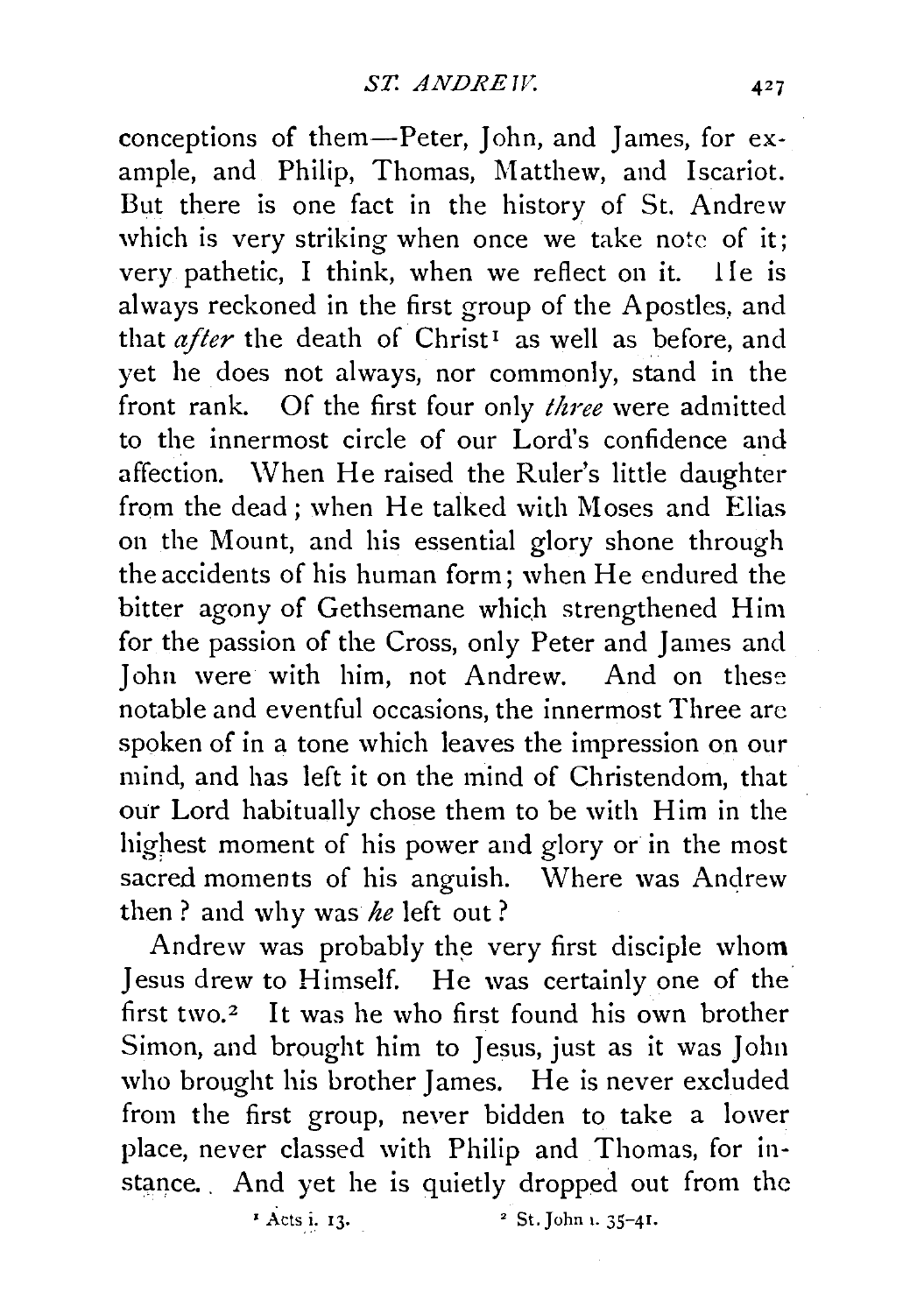company of his natural and admitted associates whenever there is to be a special manifestation of the Divine Glory or Love. Why? Was there something lacking in the man after all, so that, while he was worthy to rank in the first four of our Lord's disciples and friends, he was not worthy of the special intimacy vouchsafed to the first three, with whom he is nevertheless constantly grouped, as though he stood, and was worthy to stand, on the same level with them ?

This, naturally, is our first impression—that, able and gifted and honoured as he was, he must have lacked some quality of greatness which the other three possessed, some quality which fitted them for an honour he was not able to sustain; and this, for aught I know to the contrary, may be the true impression. There is much to suggest and confirm it. For we know our Lord too well to believe that He withholds from any man any gift which he is able to use for his own welfare. or the welfare of others, any manifestation of love or power which he is capable of turning to good account. If, therefore, Andrew was excluded from the most intimate circle of fellowship with Christ, we can only conclude that he was *self-* excluded ; that there was some defect, some "little rift," in his character, which unfitted him for that grace.

And, possibly, this defect may have been that he was of a spirit less open and quick, less bold and adventurous, than the other three-as it must have been that he was in some way a lesser man. For, after he became a disciple, we never find him taking the lead in anything. Little is recorded of him, indeed ; but what little there is is not of the same quality as that recorded of Peter and John, and even of James. He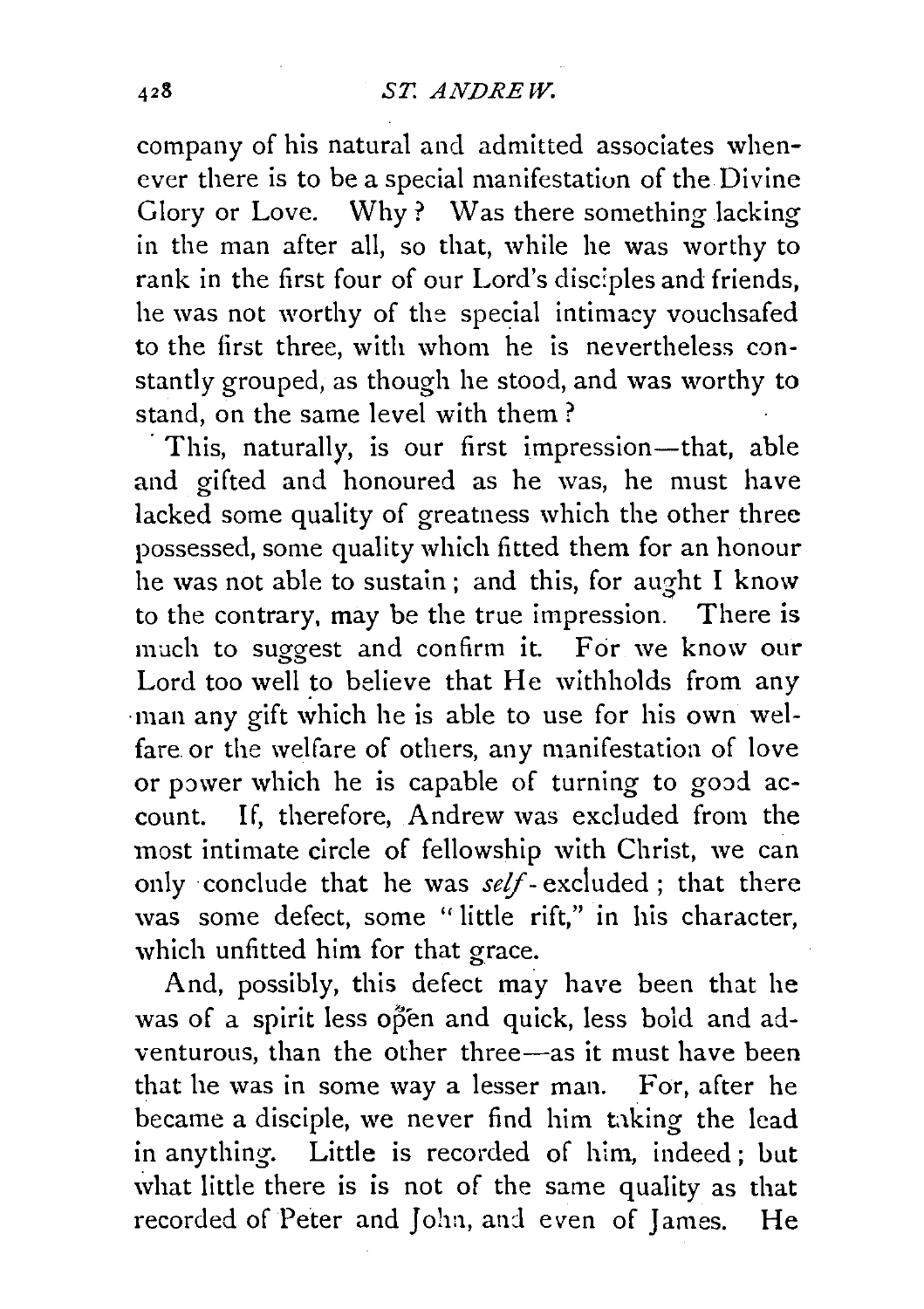does not take the initiative as they do, and, significantly enough, on the only two occasions on which he speaks he is more or less coupled with Philip; Philip being, as I have said, the leader of the reflective and sceptical group, of the men who must see, and think, and ask questions, before they can believe. On the first of these occasions we may even detect in his words an echo of their characteristic tone. When our Lord was about to multiply the loaves and fishes, seeing; I suppose, that Philip was calculating how much it would cost to feed that great multitude-and perhaps seeing also that Philip was discussing his calculation with Andrew-He asks him, "Where shall we buy food, that these may eat?" By the very promptitude of his reply Philip shews that he *had* been counting up the cost, and has arrived at the conclusion that "two hundred pence"<sup>1</sup> will hardly do it. Then, as if the two had been speculating on ways and means, Andrew<sup>2</sup> strikes in with the suggestion, "Here is a lad who has five barley loaves and two small fishes." And, no doubt, both the loaves and the fishes looked even smaller than they were to Andrew; for, in the very tone of Philip and his group, he asks, sceptically and despairingly, "*But what are these among so many?*" Yet he had seen water made into wine, and the wins multiplied till it met all needs, at Cana of Galilee, and should not therefore have distrusted the power of the grace of Christ.

On the second occasion it is the reflective, rather than the sceptical, tone of Philip which appears in Andrew. As our Lord was passing through the Court of the Gentiles on his way from the Temple, certain

 $\cdot$  About  $\zeta$  7 of our money.  $\cdot$  <sup>2</sup> St. John vi. 8, 9.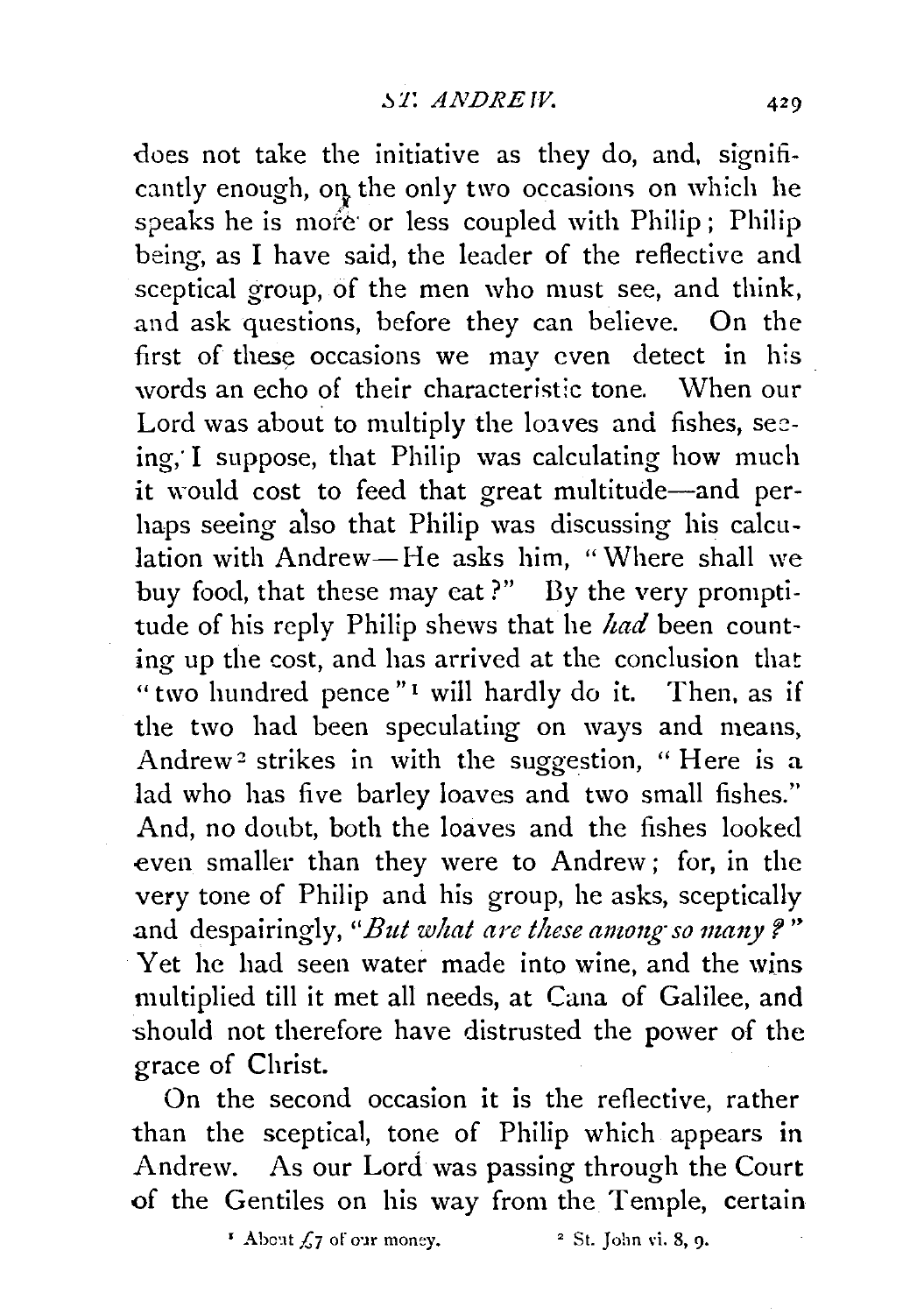Greeks-Greeks, and yet no doubt proselytes, or they would not have been in the Temple- intimated their wish to *see*, *i.e.*, to speak with Him.<sup>1</sup> Only on the previous day Jesus had cleared this Court of the Gentiles from the traffic and merchandize by which it was transformed into "a den of thieves," and had declared the Temple to be "a house of prayer for all *uations.*" It was not unnatural, therefore, that certain Greeks should desire to know something more of the Jewish Rabbi who affirmed that the Temple was meant *for them*, and not only for the Jews. They mention their wish to Philip, Philip mentions it to Andrew; and, again, "Andrew and Philip tell Jesus."

In this brief record we have to note  $(i)$  that Andrew and Philip were the only two Apostles whose common names were Greek.;<sup>2</sup> and that it was therefore very natural that the Greeks should apply to them, or to one of them, for an introduction to Jesus, as they might well suppose that men with Greek names would be, if not Greeks themselves, at least friendly to the Greeks. (2) That the sacred historian is careful not to name Philip simply, bnt to describe him as "Philip, *wlw was of Bethsaida of Galilee*," for Galilee was a halfheathenized province, and there were many Gentiles in Bethsaida; so that these Greeks may have come from Bethsaida, or from some of the Greek cities of the neighbouring. Decapolis, and may have felt that they had the claim of neighbours on Philip. But Andrew was also of Bethsaida, and bare a Greek name; so that when Philip brought the Greeks to *him*, they may have felt no less at home with him than with Philip.

<sup>\*</sup> Thomas was also called *Didymus*, but not commonly.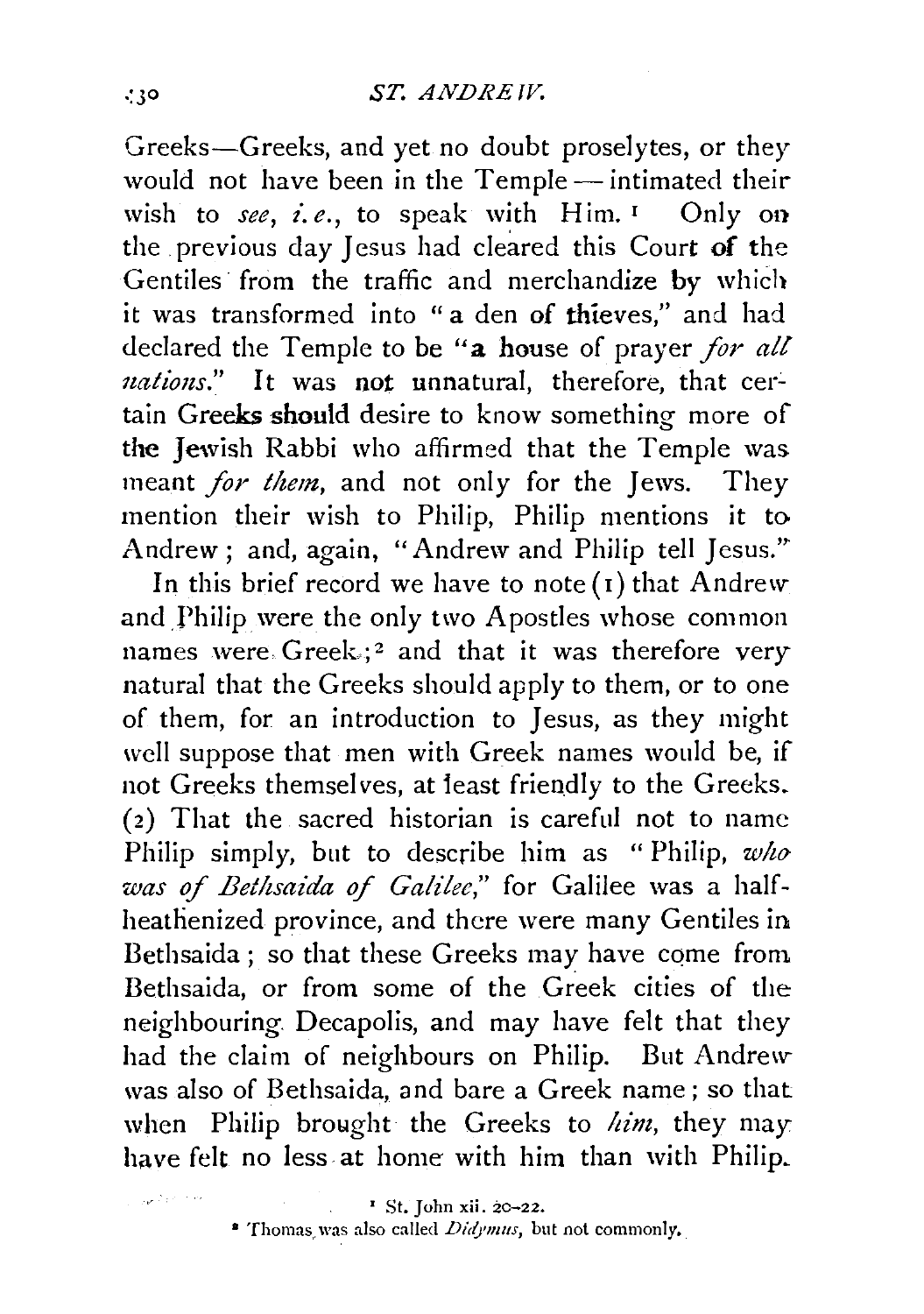(3) That Philip *does* bring them to Anclrew, as if he· felt that Andrew stood nearer to Jesus than himself,. was in a more intimate fellowship with Him, and would be likely to know more of his mind and of what would be acceptable to Him. So that here we havethe very leader of the second group of Apostles paying a certain deference to the last and least favoured in the first group. (4) That, in all probability, both Andrew and Philip had retlected more on the universalism of the Old Testament than some other of the Apostles, since they do not scruple to bring even Greeks to their Master; and so were more ready to catch the universal tone in his own teaching, and to believe that He was. the Saviour of all men, and not only the Redeemer of the Jews.

From all which we may gather that, if Andrew was less favoured than Peter and John and James, if he did not belong to the first three, he was indubitably recognized as belonging to the first *jour.* And, perhaps; we may also infer that what kept him from ranking with the first three was that he was of a slower, a morereflective and doubtful, temperament than they were  $\colon$ that, though a leader in the Apostolic Company, he was less of a leader-less bold, less original, less adventurous-than the other men of the group to which he belonged.

Two other indications of his character and position may be found in the Gospels which confirm this view of him. On the one hand it is a singular fact, and surely denotes a certain qualified inferiority, that he is commonly called not Andrew simply, but Andrew, *" Simon Peter's brother."* I confess I have sometimes felt it was a little hard on him that even from the first.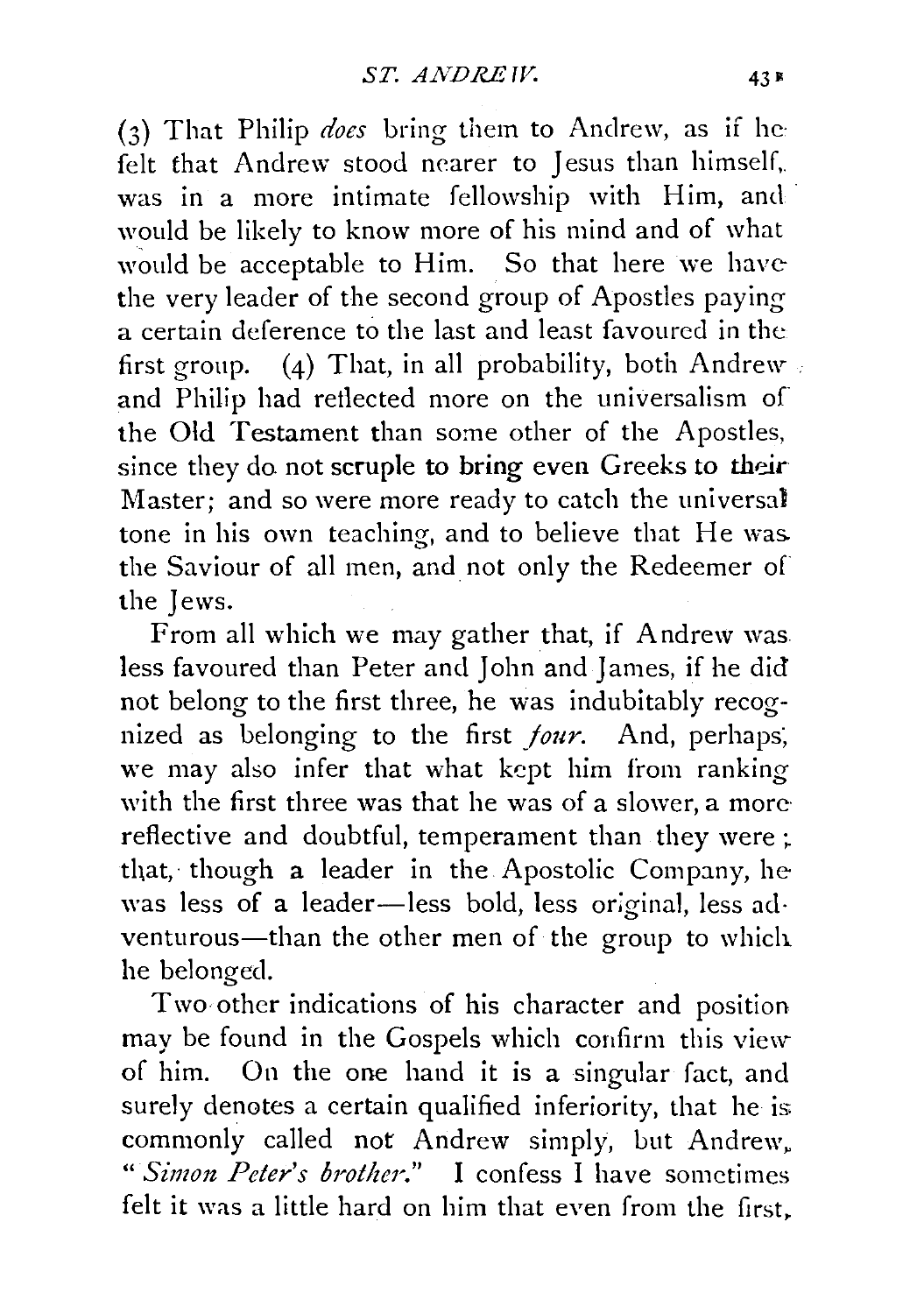before Peter had risen to his primacy among the Apostles, Andrew should be thus described ; that even when we are told of the very first two men who left the Baptist to follow  $\lceil \text{esus}, \cdot \rceil$  it should be said, "One of the two who followed him was Andrew, *Simon Peter's brother,"* although at that time Peter did not know that the Messiah had come. For we know what is implied when a man is commonly described as So-and-So's son, or brother, or father, or husband. As a rule that mode of designation indicates not only that the person of whom it is used is less known, but that he is also less worthy to be known; that he is of a character less conspicuous and remarkable than the other to whom he is, as it were, appended. And though we should wrong Andrew were we to consider him as simply an appendage to Simon Peter, yet we can hardly escape the conclusion that there was in some sense *less of him,*  or *less in, him,* than there was in his brother, though what there was may have been of the same fine quality.

That he *was* a man of fine quality and stamp is proved by the fact that he is placed and kept in the first group, among the Apostolic leaders. From that place he never fell. And, indeed, St. Mark tells us of .an incident that occurred in the very last week of our Lord's ministry, which shews conclusively that to the ·end Andrew was singled out for a special, though not for the most special, intimacy and favour.  $2$  When our Lord sat on Olivet, over against the Temple, and spoke to his disciples of the time when the Temple should be destroyed and the Jews be scattered to the ends of the earth, we read that it was " Peter and James and John *and Andrew"* who asked Him privately, "When shall

 $\frac{1}{2}$  St. John i. 40.  $\frac{1}{2}$  St. Mark xiii. 3.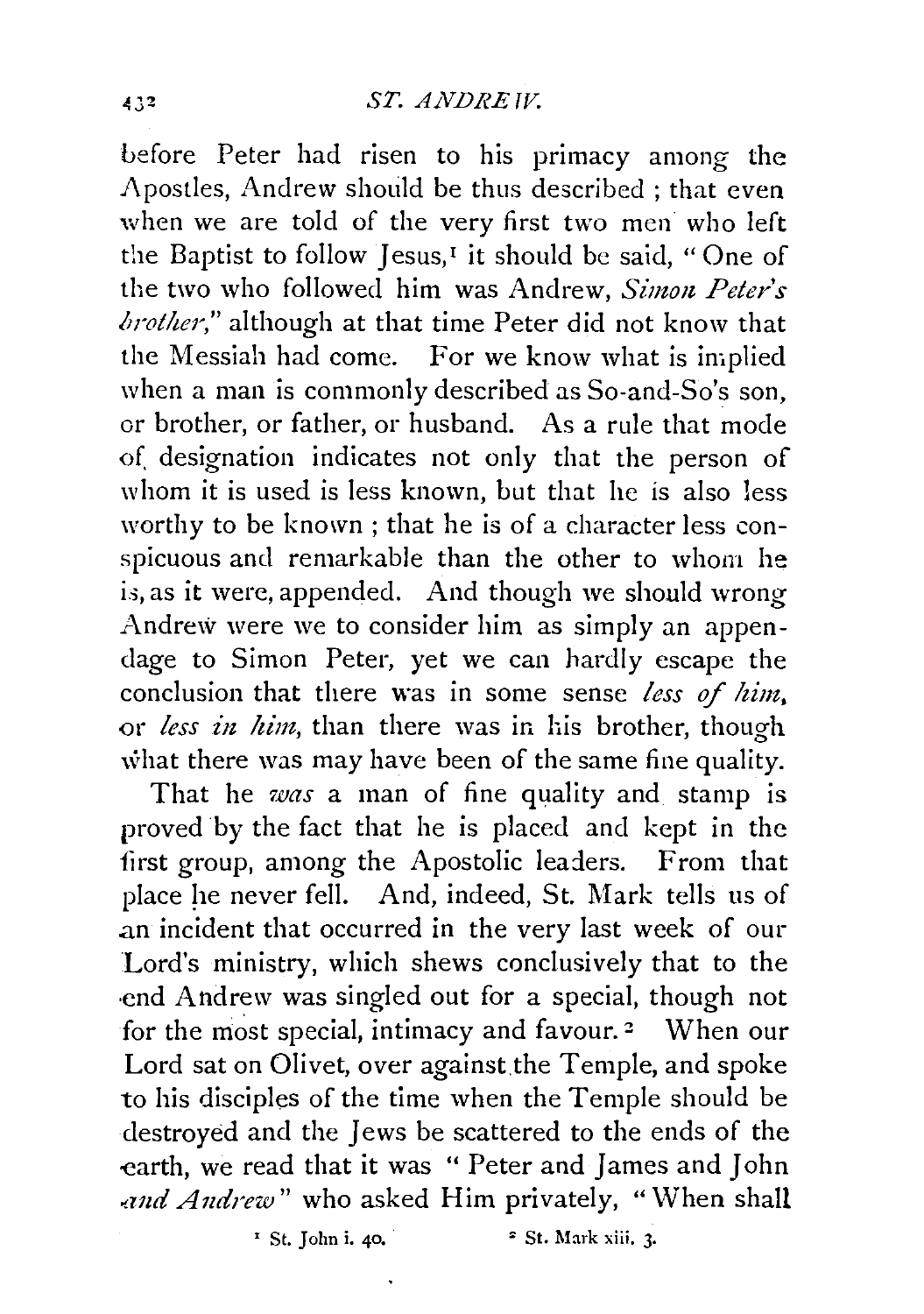these things be?" This is the only occasion on which, except in mere lists of names, Andrew is associated with the first three ; but he *is* associated with them here, as one who was admitted to a closer privacy with Christ than others : so that even to the end he kept his place, although he was not always *in* his place, and does not give so many signs as his immediate associates of an original and ruling mind.

It may be thought that we hear little more of James than of Andrew, that John's brother occupies a no more conspicuous place than Peter's brother. But that is not so. James is *always* associated with Peter and John when our Lord is about to make any special manifestation of his glory or of his grace, whereas Andrew is not. And, moreover, whenever James appears in word or action, he shews a specially bold, forward, adventurous nature. No second place would have contented *him*. Once, with John, he wants to call down fire from heaven on the Samaritans who would not receive Christ.<sup>1</sup> Once, he begs that he and John may sit, the one on the one side, and the other on the other side, of Christ when He ascends the throne of his glory.<sup>2</sup> And when, in after years, Herod Agrippa began to bestir himself against the Church, the very first man he laid hold of was this "son of thunder," whom he "killed with the sword" 3—fastening on *him* even before he arrested Peter, and fastening on him, possibly, as at that time, and in some ways, the more bold and prominent of the two.

No, St. Andrew stands by himself. He, and he alone, takes the pathetic attitude of one who is *in* the first group, and yet not altogether of it; not of it in

.• St. Luke ix. 54· St. Mark x. 35-37· 3 Acts xii. 2.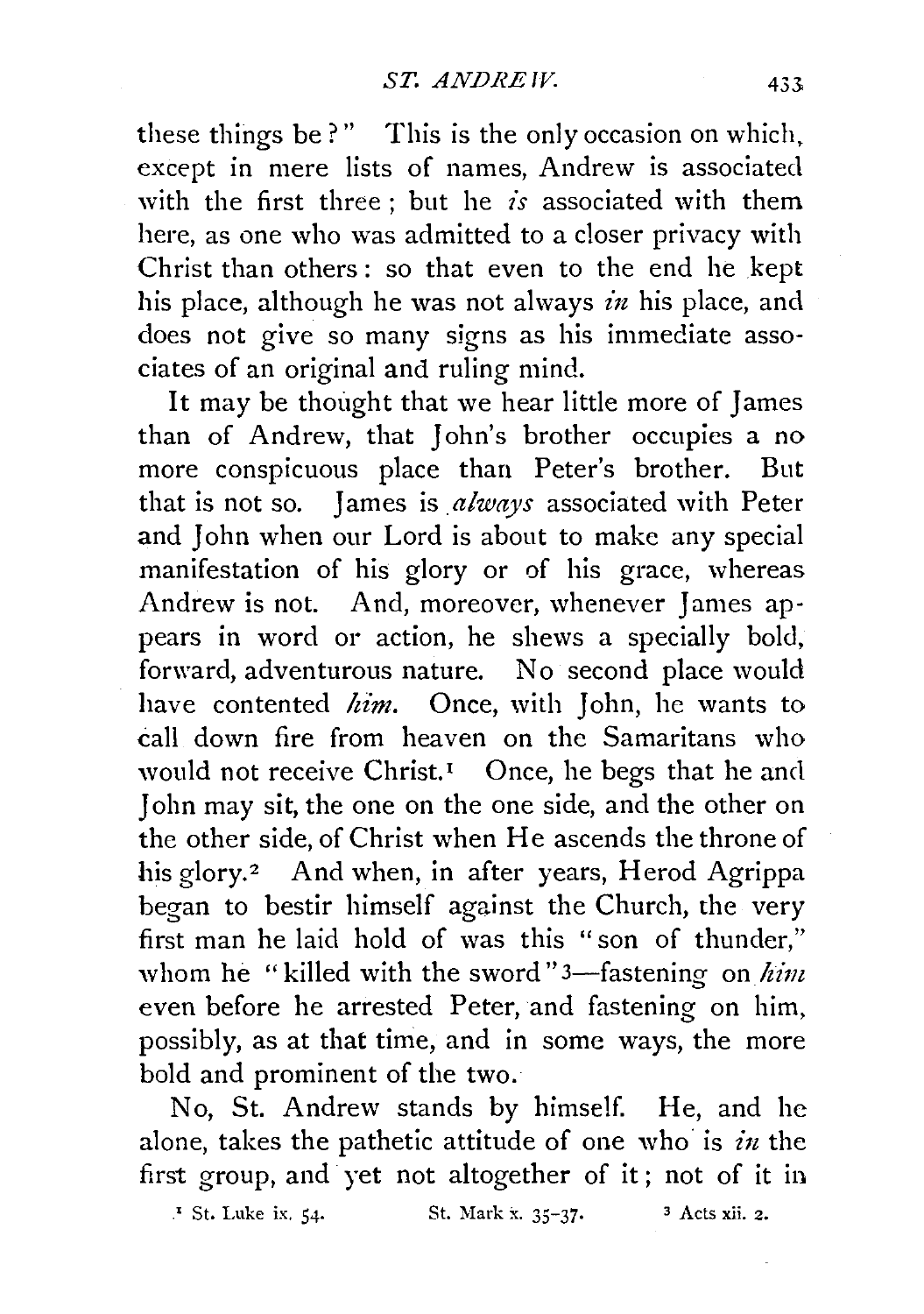the same full sense as the other three, and therefore not admitted either to the Mount of Transfiguration or to the Garden of Gethsemane, not witnessing either the highest glory or the profoundest grief of the Master and Friend whom nevertheless he loved so well. And the reason of the attitude is as pathetic as the attitude itself, if it be, as I suppose it was, that he was of a less prompt, active, adventurous temperament than his as sociates; more reflective, more disposed to ask questions and raise doubts and look on both sides the shield : in short, a man with a touch of Hamlet in his blood.

Such men are common enough, and wear many forms. Most of us, I suppose, have known men of the highest powers who somehow have not risen to the highest place, who were passed again and again by men of far inferior faculties and gifts to themselves. And we can hardly read the biography or letters of any admittedly great man without finding that *he* knew of some man far greater than himself--more learned, or more wise, or more original-of larger capacities and loftier nature and wider scope. Yet *these* were men of whom the world never heard ; they made no public or no conspicuous mark, although pronounced greater by those whom the world esteemed its greatest. Sometimes, no doubt, these men of the *first,* but not of the *front,* rank do not take their due place through diffidence, awkwardness, self-distrust, dislike of the world and the world's ways, contempt of the petty aims which most men pursue, or of the petty and sordid means by which even great public aims are often reached. At other times they are disabled by some fatal stroke early received, some irreparable loss, some deep wound to the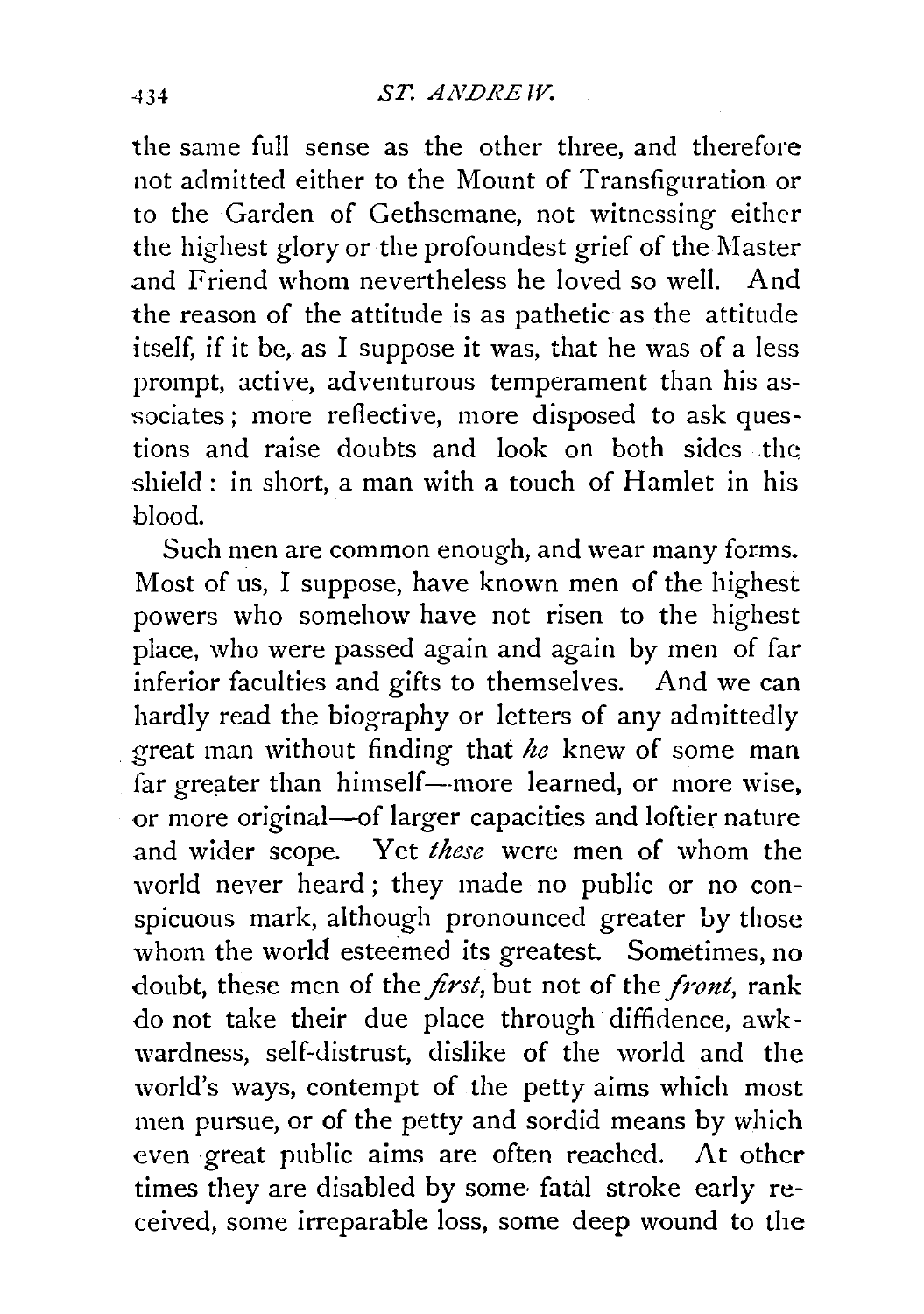heart occasioned by the injustice and fickleness of the world, or by the faithlessness of a trusted friend, or even by their own waywardness, or rashness, or the insolence of conscious but unacknowledged strength.

But there are also men, not disabled by any crippling wound, not averse to distinction if it may be fairly won,. who seem to possess all the faculties and gifts and accomplishments which mark men out for distinction, and vet do not reach the distinction to which we feel that they are entitled. Every one speaks weli of them, every one holds them in affection and respect ; and not a few set great hopes on them, and believe that they must win honour and renown. It is not easy to see why such men fail. Their failure, or comparative failure, is often a surprise to their friends and to themselves, to the very end. Nevertheless, if we look dosely at them, we may find that some of them are too much abstracted from the common affairs and aims of life to make a deep impression on their fellows ; too remote, if not "too bright and good, for human nature's daily food.". Capital men to be with on Sundays and holidays, you want another for workday use. They are too much in the air, too much in the clouds even. They inspire respect and affection for their purity and unworldliness, but they do not inspire the passionate devotion which waits on a born leader of men. They are neither prompt to seize occasion, nor to turn their fine gifts to the best account. They lack the ardent and victorious will which beats down, or overleaps, all opposition; or they lack the steadfast and cheerful patience which saps opposition or converts it into power. Or they are not themselves quick to take and spread the contagion of high and generous and self-devoting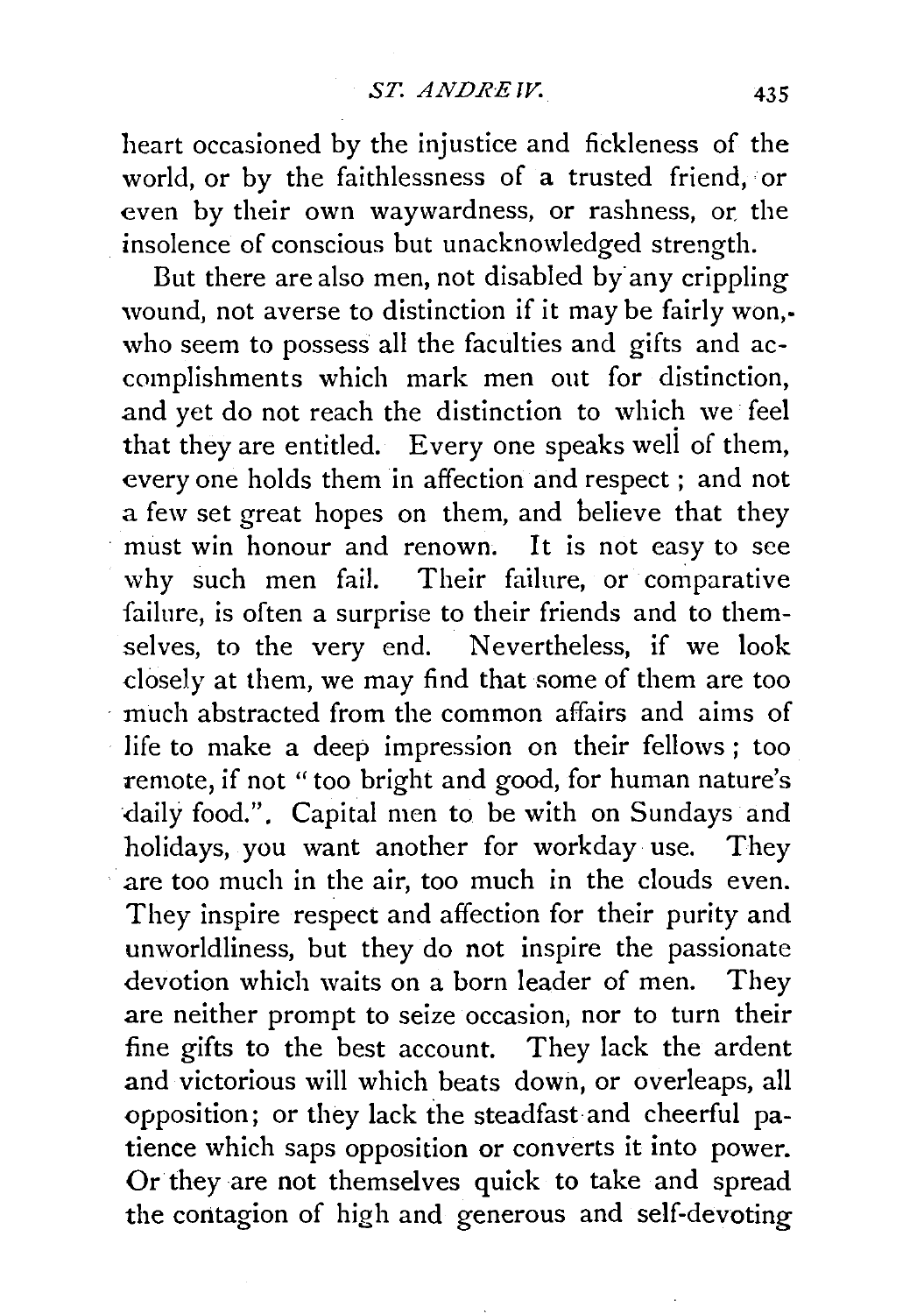impulses. Or they are men of slow growth, worth much when they are ripe, but taking so long to ripen. that by the time they gain their full sweetness and strength of spirit, their eye begins to grow dim and their natural force is abated. Or, like Andrew, they are men of thought rather than men of action ; they see all round things, or try to see all round them, and so are often passed by men who see only one side of a question and go straight at it. Or, still like Andrew, they are a little sceptical and hopeless, and stand weighing possibilities and difficulties, till the time for action has gone by.

Whatever the causes which lead or contribute to their failure, such men as these get but scant justice from a world which does not mean to be unjust, but is much too busy to make an elaborate study of them. much too preoccupied to discover and rate them at their true value. There is the more need, therefore, that Christ, the true and final Judge of men, should recognize their hidden worth, and teach us to recognize and honour it. And He who knows what is in man *does* recognize their worth. He ranks them, as we see in the case of Andrew, among the very first in his service and kingdom, even though they have not all the qualities desirable in the first, because the qualities they have are so precious. He gives them, as He gave Andrew, all that they can take, calls them only to such duties as they can do, and sees that they get their full honour andreward, both here and hereafter. Yes, even *here*: for there are wonderful compensations and joys in a quiet and thoughtful life; and, moreover. such a life is often, in the end, more fruitful in influence, and even in activity of the highest kind, than that of